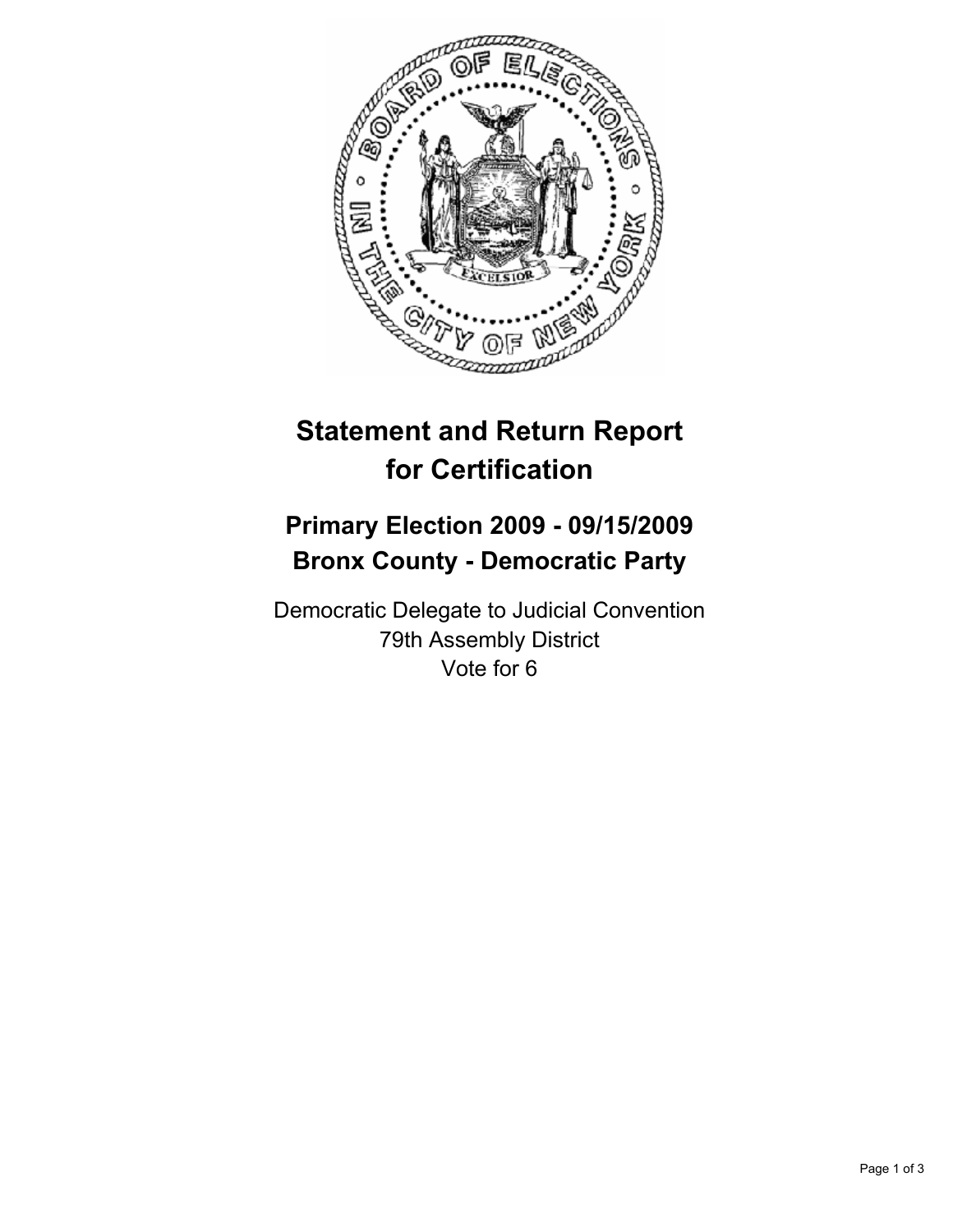

## **Assembly District 79**

| <b>EMERGENCY</b>          | 496   |
|---------------------------|-------|
| ABSENTEE/MILITARY         | 94    |
| AFFIDAVIT                 | 106   |
| ANNETTE C DEJESUS         | 993   |
| <b>JOHN M LEMON</b>       | 1,033 |
| <b>ERIC STEVENSON</b>     | 1,312 |
| <b>GWEN PRIMUS</b>        | 818   |
| CYNTHIA L COX             | 1,234 |
| <b>WILFORD PINKNEY</b>    | 862   |
| <b>WILBERT TEE LAWTON</b> | 675   |
| <b>Total Votes</b>        | 6,927 |
|                           |       |